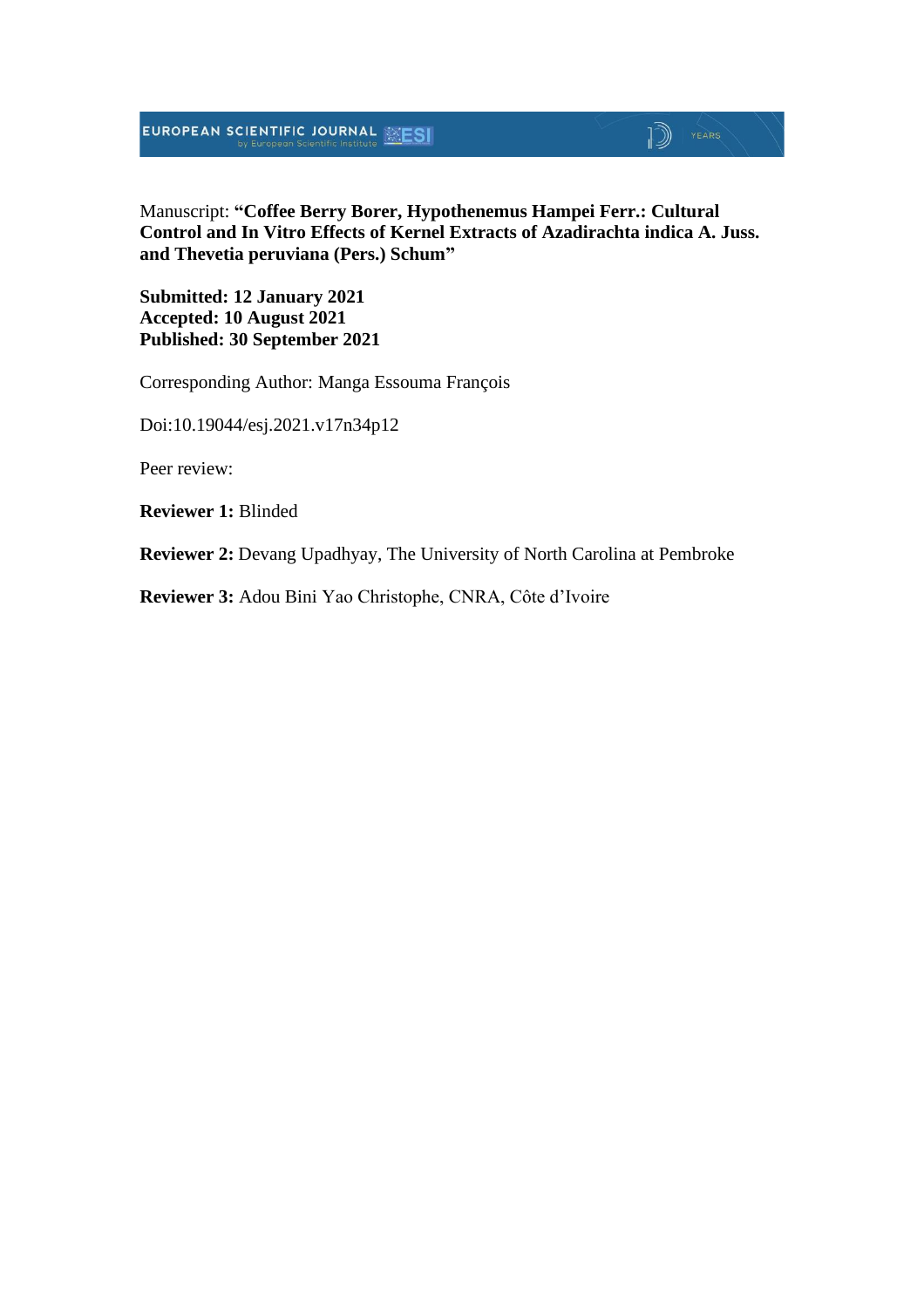# **ESJ** *Manuscript Evaluation Form 2021*

This form is designed to summarize the manuscript peer review that you have completed and to ensure that you have considered all appropriate criteria in your review. Your review should provide a clear statement, to the authors and editors, of the modifications necessary before the paper can be published or the specific reasons for rejection.

Please respond within the appointed time so that we can give the authors timely responses and feedback.

NOTE: ESJ promotes peer review procedure based on scientific validity and technical quality of the paper (not perceived the impact). You are also not required to do proofreading of the paper. It could be recommended as part of the revision. *ESJ editorial office would like to express its special gratitude for your time and efforts. Our editorial team is a substantial reason that stands ESJ out from the crowd!* 

| Reviewer Name: Devang Upadhyay                                                                                                                                                                       | Email: |  |
|------------------------------------------------------------------------------------------------------------------------------------------------------------------------------------------------------|--------|--|
| University/Country: The University of North Carolina at Pembroke                                                                                                                                     |        |  |
| Date Manuscript Received: 07/07/2021<br>Date Review Report Submitted: 07/15/2021                                                                                                                     |        |  |
| Manuscript Title: Coffee berry borer, Hypothenemus hampei Ferrari: Cultural control and in vitro<br>effects of kernel extracts of Azadirachta indica A. Juss. and Thevetia peruviana (Pers.) Schum.  |        |  |
| ESJ Manuscript Number: 02.02.2021 (1)                                                                                                                                                                |        |  |
| You agree your name is revealed to the author of the paper:<br><b>YES</b>                                                                                                                            |        |  |
| You approve, your name as a reviewer of this paper, is available in the "review history" of the paper: YES<br>You approve, this review report is available in the "review history" of the paper: YES |        |  |

#### **Evaluation Criteria:**

**Please give each evaluation item a numeric rating on a 5-point scale, along with a thorough explanation for each point rating.**

| <i><b>Questions</b></i>                                                                                                                                            | <b>Rating Result</b><br>$[Poor]$ 1-5<br>[Excellent] |
|--------------------------------------------------------------------------------------------------------------------------------------------------------------------|-----------------------------------------------------|
| 1. The title is clear and it is adequate to the content of the<br>article.                                                                                         | 5                                                   |
| Title reflects adequate amount of information about the conducted research, as well<br>as all scientific names have been demonstrated scientifically               |                                                     |
| 2. The abstract clearly presents objects, methods and<br>results.                                                                                                  |                                                     |
| Abstracts provides sufficient quantity of information compressively about objects,<br>methods, and results. The object along with the purpose of the study is very |                                                     |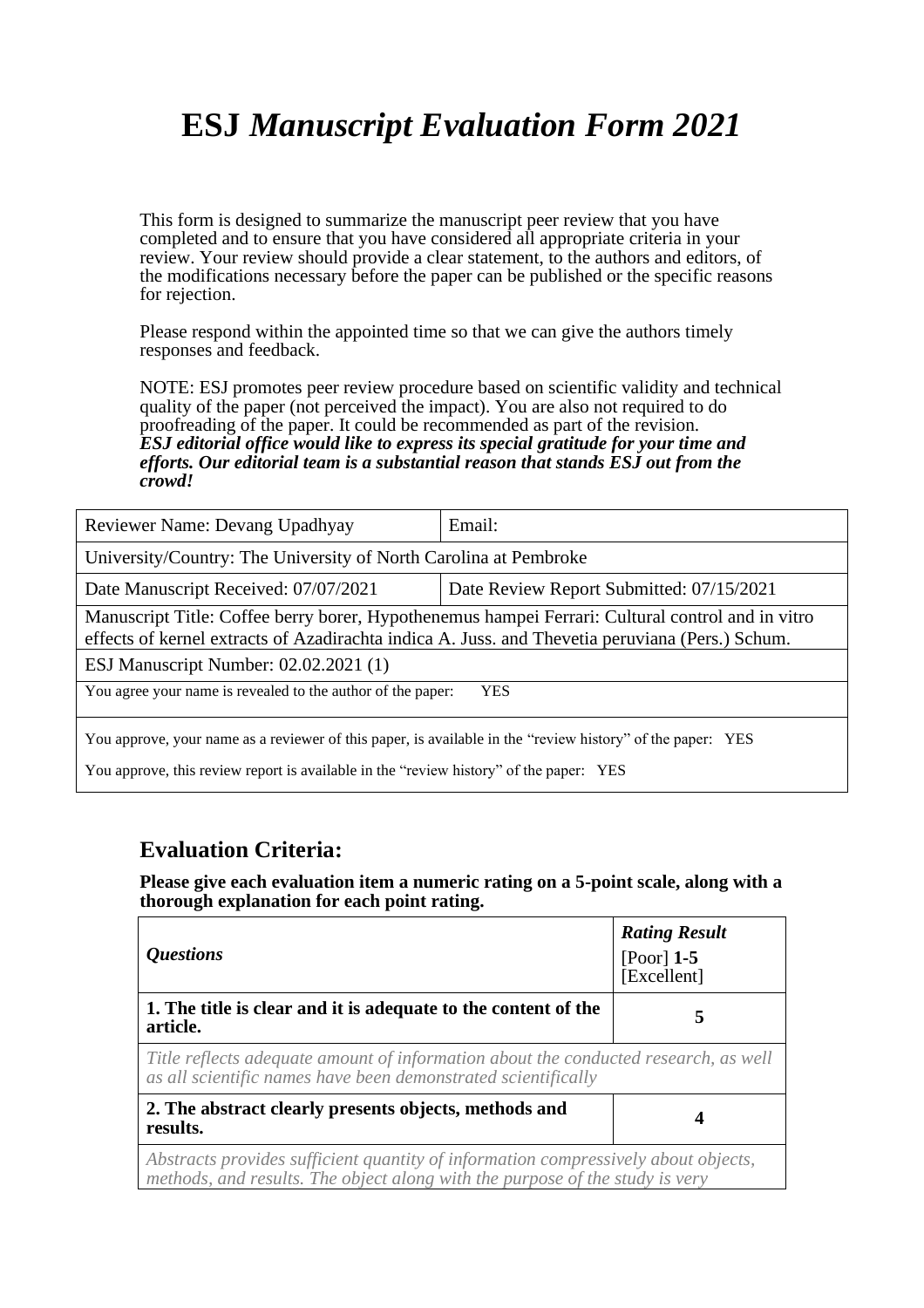*practical and significant and trying to solve the ongoing issue of coffee production in Cameroon. The approach of the study to control crop pests with plant extracts is very interesting and innovative. Methods have been explained clearly with formulas and statistical techniques. Results have been discussed in depth.*

| 3. There are few grammatical errors and spelling |  |
|--------------------------------------------------|--|
| mistakes in this article.                        |  |

*There are few critical spelling mistakes that need to be corrected, for example. Chlorpyrifosethyl should be chlorpyrifosethyl. Sentences have been construed scientifically. Just need one more proofreading.* 

| 4. The study methods are explained clearly. |  |
|---------------------------------------------|--|
|---------------------------------------------|--|

*Authors have mentioned study sites and hunting and breeding process in detailed. Manufacture of the artisanal trap for hunting bark beetles was very unique and interesting method. Formulas have been provided clearly for results determination. In vitro assessment of the insecticidal activity of plant extracts on pests were novel techniques and have been explained thoroughly using statistical methods.* 

| 5. The results are clear and do not contain errors. |  |
|-----------------------------------------------------|--|
|                                                     |  |

*Very impressed with the results and discussion parts. The outcomes have been demonstrated graphically and statistically significantly with depth justification of the effects of extracts on pests' mortality rates.*

| 6. The conclusions or summary are accurate and<br>supported by the content.                                                     |  |
|---------------------------------------------------------------------------------------------------------------------------------|--|
| Authors have emphasized on benefits/application of this study as well as future<br>required investigation/objects satisfactory. |  |
| 7. The references are comprehensive and appropriate.                                                                            |  |

*Enough references have been cited to support this study, proper formatted according to journal requirement. Recent reports are also included* 

#### **Overall Recommendation** (mark an X with your recommendation):

| Accepted, no revision needed               |  |
|--------------------------------------------|--|
| Accepted, minor revision needed            |  |
| Return for major revision and resubmission |  |
| Reject                                     |  |

#### **Comments and Suggestions to the Author(s):**

Remarkable approach of the study. Just need one more proof reading especially correcting spelling mistakes. Statistical methods have been used significantly throughout the discussion part and graphical demonstrations.

| <b>EUROPEAN SCIENTIFIC JOURNAL ELESE</b> | 1D<br><b>YEARS</b> |
|------------------------------------------|--------------------|
|                                          |                    |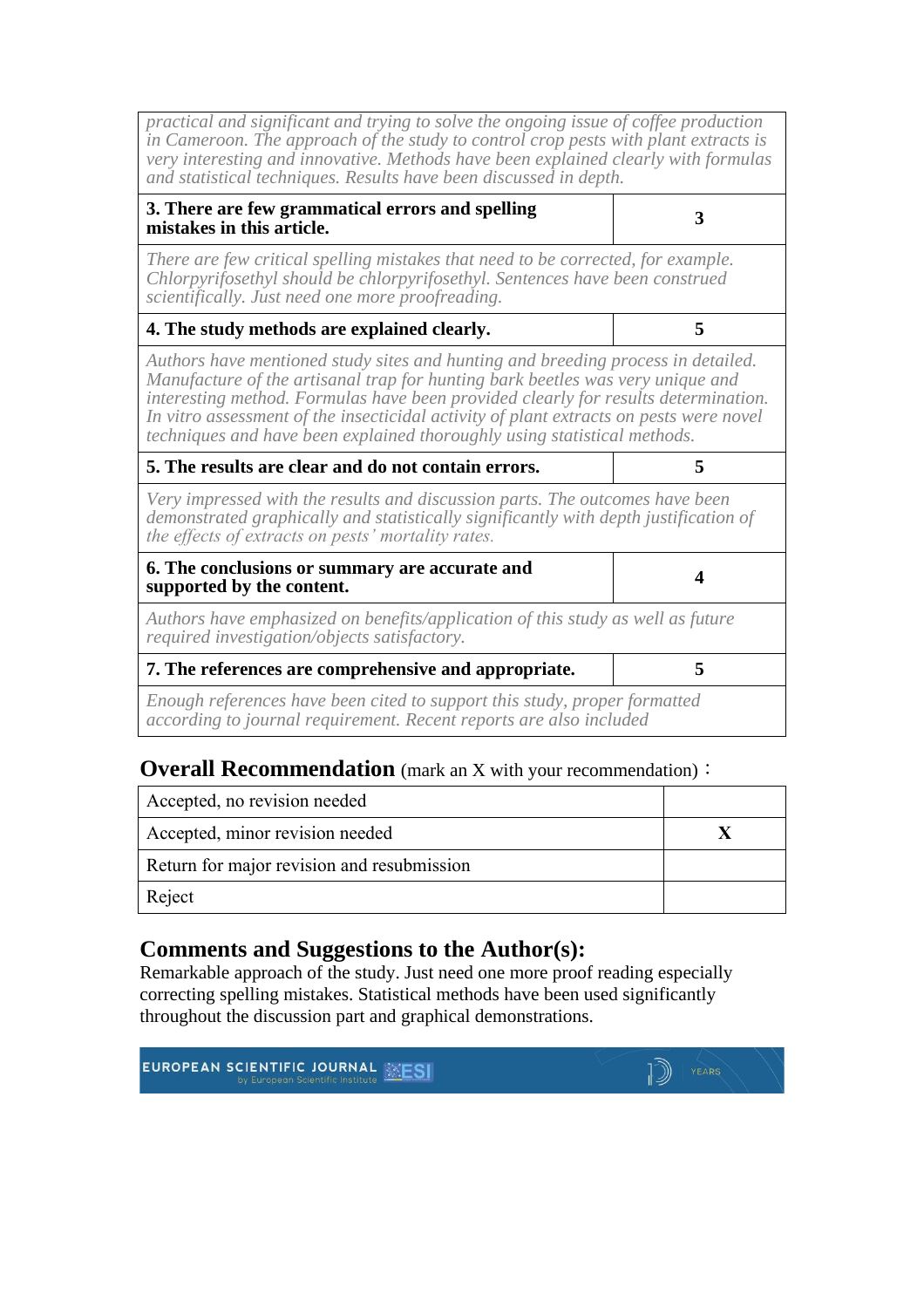# **ESJ** *Manuscript Evaluation Form 2021*

This form is designed to summarize the manuscript peer review that you have completed and to ensure that you have considered all appropriate criteria in your review. Your review should provide a clear statement, to the authors and editors, of the modifications necessary before the paper can be published or the specific reasons for rejection.

Please respond within the appointed time so that we can give the authors timely responses and feedback.

NOTE: ESJ promotes peer review procedure based on scientific validity and technical quality of the paper (not perceived the impact). You are also not required to do proofreading of the paper. It could be recommended as part of the revision. *ESJ editorial office would like to express its special gratitude for your time and efforts. Our editorial team is a substantial reason that stands ESJ out from the crowd!* 

| Reviewer Name: Adou Bini Yao Christophe                                                                                                                                                            | Email:                                   |  |
|----------------------------------------------------------------------------------------------------------------------------------------------------------------------------------------------------|------------------------------------------|--|
| University/Country: CNRA/Côte d'Ivoire                                                                                                                                                             |                                          |  |
| Date Manuscript Received: 09/07/2021                                                                                                                                                               | Date Review Report Submitted: 19/07/2021 |  |
| Manuscript Title: Coffee berry borer, Hypothenemus hampei Ferrari: Cultural control and in vitro<br>effects of kernel extracts of Azadirachta indica A. Juss. and Thevetia peruviana (Pers.) Schum |                                          |  |
| ESJ Manuscript Number: 02.02.2021                                                                                                                                                                  |                                          |  |
| You agree your name is revealed to the author of the paper:<br><b>Yes</b>                                                                                                                          |                                          |  |
| You approve, your name as a reviewer of this paper, is available in the "review history" of the paper: Yes                                                                                         |                                          |  |

You approve, this review report is available in the "review history" of the paper: Yes

#### **Evaluation Criteria:**

**Please give each evaluation item a numeric rating on a 5-point scale, along with a thorough explanation for each point rating.**

| <i><b>Questions</b></i>                                                                                                                                                                                                                                                                                  | <b>Rating Result</b><br>[Poor] $1-5$<br>[Excellent] |
|----------------------------------------------------------------------------------------------------------------------------------------------------------------------------------------------------------------------------------------------------------------------------------------------------------|-----------------------------------------------------|
| 1. The title is clear and it is adequate to the content of the<br>article.                                                                                                                                                                                                                               |                                                     |
| • Les noms scientifiques ne sont pas harmonisés (Hypothenemus hampei, Ferrari,<br>Azadirachta indica A. Juss, Thevetia peruviana (Pers.) Schum);<br>· En Anglais, contrairement au français, les mots des titres, sauf les déterminants,<br>les adverbes et les propositions, doivent être en majuscule. |                                                     |
| 2. The abstract clearly presents objects, methods and<br>results.                                                                                                                                                                                                                                        |                                                     |